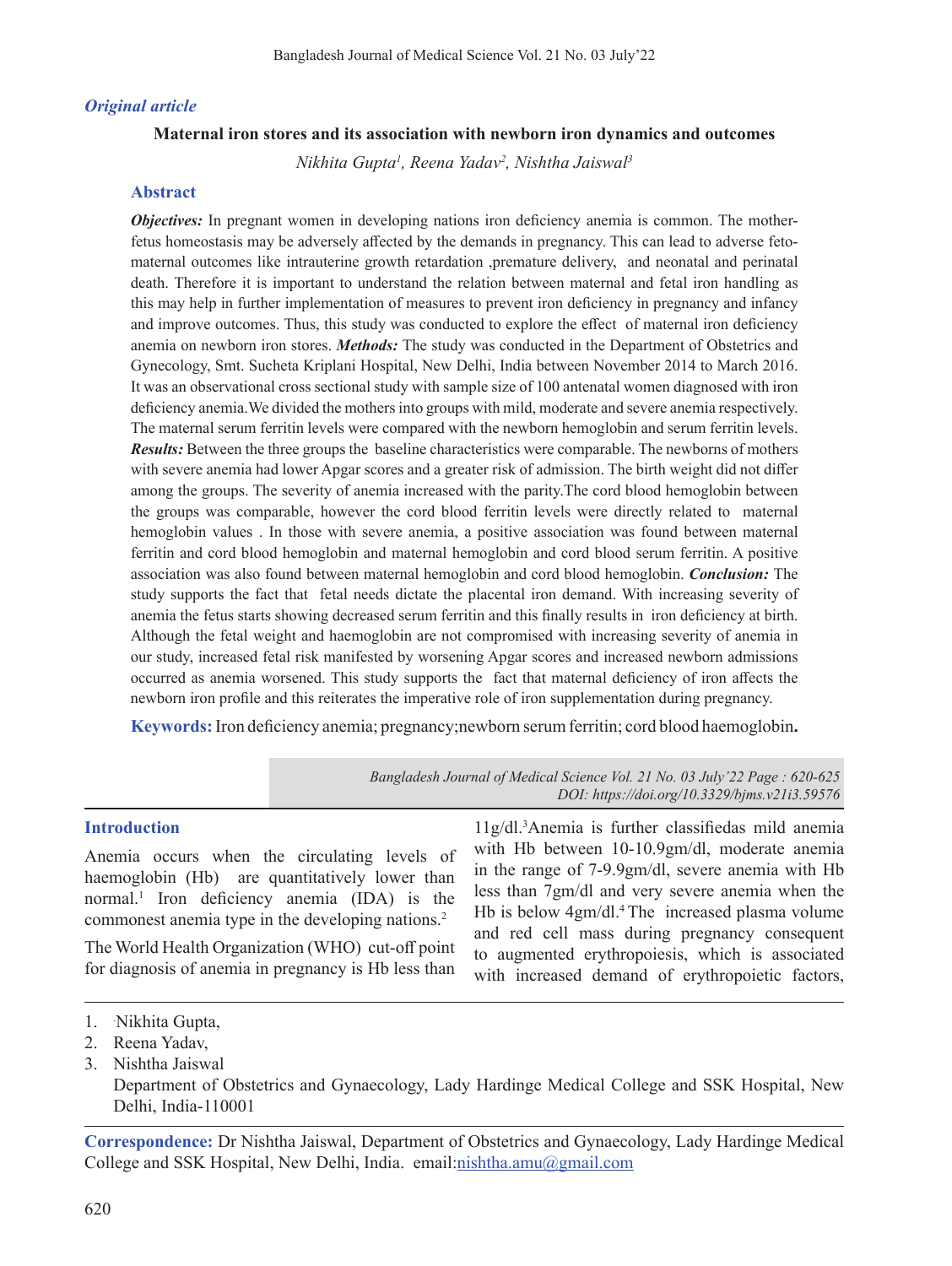iron being the most important poses a risk of iron store depletion. This results in increased demand of iron which is mobilized from the stores which are mainly in the form of ferritin in our body<sup>5</sup> During pregnancy, because of the increasing demands of the growing fetus there is a high risk of IDA. In developing countries baseline low stores of iron due to socioeconomic and dietary factors poses a greater risk for IDA.6,7

Maternal iron deficiency affects fetal iron stores. The fetal iron supply is from the maternal circulation via a unidirectional transplacental process. Maternal transferrin is the molecule through which the maternal iron reaches the placenta. Fetal transferrin then relays the iron across the placenta and the fetal circulation to the fetal tissue.<sup>9</sup> Serum ferritin is a better indicatorof iron status than Hb.10During pregnancy there is a manifold increase in maternal iron absorption which complements the increased fetal demands. A pregnant woman requires around 1000mg/day of iron to meet the needs of pregnancy.11Fetal iron accumulation occurs at about 1.35mg/kg/day of fetal weight in third trimester and this helps in fetal brain development.12Poor maternal iron status upregulatesplacental transferrin receptors (TfR)to increase placental iron uptake.<sup>9</sup> When this mechanism fails,the fetalserum ferritin falls and the fetal iron status is compromised.<sup>13</sup>

During pregnancy the maternal system may compete with the fetus for her iron needs and disrupt the fetomaternal iron homeostasis.This can have adversely affectfeto-maternal outcomes.14The relation between maternal iron and fetal iron status is imperative to understand, to help prevention of maternal-fetal IDA. Thus, this study was planned to evaluate the effect of maternal IDA on new born iron stores.

## **Material and methods**

The study was done with the aim to determine association between maternal and newborn serum ferritin levels. Approval from the Institutional Ethics Committee was taken to carry out this study. The study was conducted in the Department Of Obstetrics and Gynaecology, Smt. Sucheta Kriplani Hospital,New Delhi, India between November 2014 to March 2016. It was an observational cross sectionalstudy with sample size of 100 antenatal women.Pregnant women more than 20 years of age,with period of gestation greater than 37 weeks, diagnosed with IDA were included in the study. Those with maternal chronic illness like diabetes,

hypertension, haemoglobinopathies, history of antepartum hemorrhage, high risk pregnancy like history of recurrent abortions, trauma, infection, hyperemesis gravidarum, pre-eclampsia and multiple pregnancies were excluded from the study.

*Methodology:*Antenatal women fulfilling the inclusion criteria were evaluated. Baseline maternal data in relation to age, parity, socio-economic status and previous obstetric history were recorded in all cases. Details of clinical examination wererecorded including obstetric findings. Ultrasonographic examination was done to assess fetal well-being. Standard hospital protocols were followed in the management of labour in all the patients. Strict aseptic precautions were observed during vaginal examination and conduct of delivery. Blood sampling for serum ferritin estimation was done. After delivery of the fetus and cord clamping, blood samples were taken from placental side of the cord for Hb and ferritin estimation. The mothers were carefully monitored for any complications.Patients and their neonates were followed till discharge.

The maternal serum ferritin levels were compared with the newborn Hb and serum ferritin levels. The maternal serum ferritin, below which iron stores are considered to be depleted is less that 15microgram/ land ferritin levels less than 12microgram/l are associated with IDA. The cut-off for maternal serum ferritin in this study was considered <15microgram/l.

The variables in this study are presented as percentage and mean with standard deviation. The categorical variables were compared using chi-square testand Mann-Whitney U test for non-parametric data. Statistical package SPSS (SPSS version 16, for Windows) was used to carry out statistical analysis. A p-value of less than 0.05 was considered statistically significant. Correlations were done using the Pearson's rank correlation coefficient.

### **Results**

Among the 100 antenatal women recruited in the study, 50 had mild anemia, 35 had moderate anemia and 15 were severely anemic.In participants with mild anemia the mean Hblevels were 10.29±0.20g/ dl. For those with moderate anemia the mean Hb levels were 9.06± 0.57g/dl, while for those with severe anemia the Hbhad a mean value of  $5.99 \pm 0.91$ g/dl (Table1).

The baseline characteristics amongst the three groups viz age, parity, gestational age, birth weight of the newborns were comparable amongst the three groups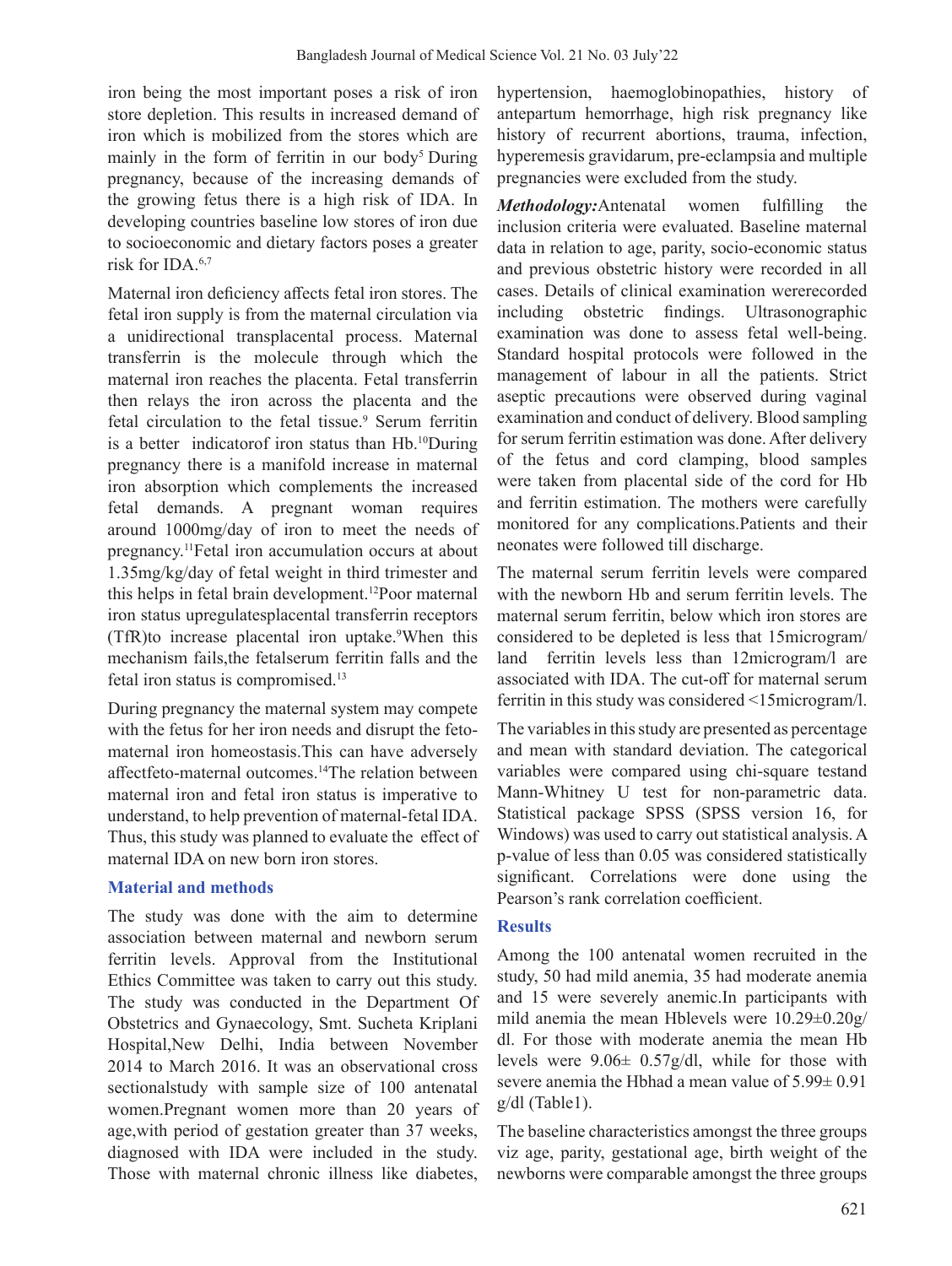(Table1).Amongst the neonates born to mothers with mild anemia, 4% had Apgar score of <7 at 5 minutes, with moderate anemia 20% had Apgar score <7 at 5minutes and those born to mothers with severe anemia 40% had Apgar score  $\leq$  7 at 5 minutes.(p value  $=0.03$ ) [Table 1]

Most of the neonates with poor Apgar score at 5 minutes were admitted to the neonatal intensive care unit for observation with an admission rate of 4% in the mild anemia group, 17.14% in moderate anemia group and 26.67% severe anemia group which was significant ( $p$  value = 0.03). [Table 1]

Parity had a significance for severity of anemia with the severity increasing with the parity( p-value=0.002).

The birth weight of neonates did not differ between the groups. The mean birth weight of all neonates

born was 2.56±0.31kg. The mean birth weight of the neonatesborn to mothers with mild anemia was  $2.64 \pm 0.34$  kg, with moderate anemia was  $2.49 \pm 0.34$ kg and with severe anemia was  $2.42 \pm 0.25$  kg.(p value=NS) [Table 1]

The maternal serum ferritin levels in participants with mild anemia had a mean value 12.64± 1.87 micrograms/l. Those with moderate anemia the mean ferritin value was 7.87±1.04 microgram/l. In the participants with severe anemia, serum ferritin had a mean value of  $4.67 \pm 1.56$  microgram/l. No correlation was found between the maternal Hb and maternal serum ferritin levels in women with mild and moderate anemia with a p value of 0.926 and 0.115 respectively. But in cases of severe anemia a positive correlation was found with a p-value of <0.001. [Table 1]

| Characteristics                          | Mild anemia<br>$(n=50)$ | Moderate anemia<br>$(n=35)$ | Severe anemia<br>$(n=15)$ | p value<br>(chi-square) |
|------------------------------------------|-------------------------|-----------------------------|---------------------------|-------------------------|
| Maternal Hb $(g/dl)$                     | $10.29 \pm 0.20$        | $9.06 \pm 0.57$             | $5.99 \pm 0.91$           | < 0.001                 |
| Age (years)                              | $25.12 \pm 2.71$        | $25.17 \pm 2.61$            | $26.27 \pm 4.74$          | <b>NS</b>               |
| Parity<br>$(N/P/M)$ in %                 | 32/52/16                | 25.7/65.7/5.7               | 20/46.7/33.3              | 0.002                   |
| Gestational age (weeks)*                 | $38.44 \pm 0.80$        | $38.27 \pm 0.83$            | $38.23 \pm 0.87$          | <b>NS</b>               |
| Birth weight (kg)                        | $2.64 \pm 0.34$         | $2.49 \pm 0.34$             | $2.42 \pm 0.25$           | <b>NS</b>               |
| Maternal serum ferritin<br>(microgram/l) | $12.64 \pm 1.87$        | $7.87 \pm 1.04$             | $4.67 \pm 1.56$           | 0.926<br>0.115<br>0.000 |
| Cord blood $Hb$ ( $g/dl$ )               | $15.10 \pm .88$         | $14.79 \pm 0.91$            | $13.41 \pm 1.15$          | 0.552                   |
| Cord blood ferritin (microgram/l)        | $69.47 \pm 12.8$        | $55.36 \pm 8.73$            | $21.66 \pm 5.18$          | 0.0234                  |
| Poor Apgar <7 at 5 minutes $(\%)^*$      | 4.0                     | 17.1                        | 26.7                      | 0.03                    |

**Table 1:** Baseline characteristics of the three groups (mothers with Mild/Moderate /Severe anemia)

\*: Expressed as % ; other variables have been expressed as mean±standard deviation. NS: Non significant ; N/P/M: nulliparous/primiparous/multiparous; Hb :hemoglobin

Cord blood Hb from neonates of anemic mothers was estimated. The mean cord blood Hb in our study was 14.75±1.08 g/dl.In mothers with mild anemia, the neonatal cord blood Hb had a mean value of 15.10±0.88g/dl. Those with moderate anemia, mean value was  $14.79 \pm 0.91$  g/dl. In severely anemic mothers, the mean cord blood Hb value was 13.41±1.15g/dl. The cord blood Hb was comparable between the groups. [Table 1]

Cord blood serum ferritin from neonates of anemic mothers was also estimated. The mean of cord blood serum ferritin in our study was 57.36±19.48 micrograms/l.In mothers with mild anemia, the cord blood serum ferritin had a mean value of 69.47±12.8 micrograms/l. Those with moderate anemia, mean value was 55.36±8.73 micrograms/l.While in those with severe anemia, the mean cord blood serum ferritin value was 21.66±5.18 micrograms/l.There was a significant difference between the cord blood serum ferritin values between the groups. $(p=0.023)$ [Table 1]

After comparing the demographic characteristics in the participants with mild, moderate and severe anemia association between various parameters were established. [Table 2]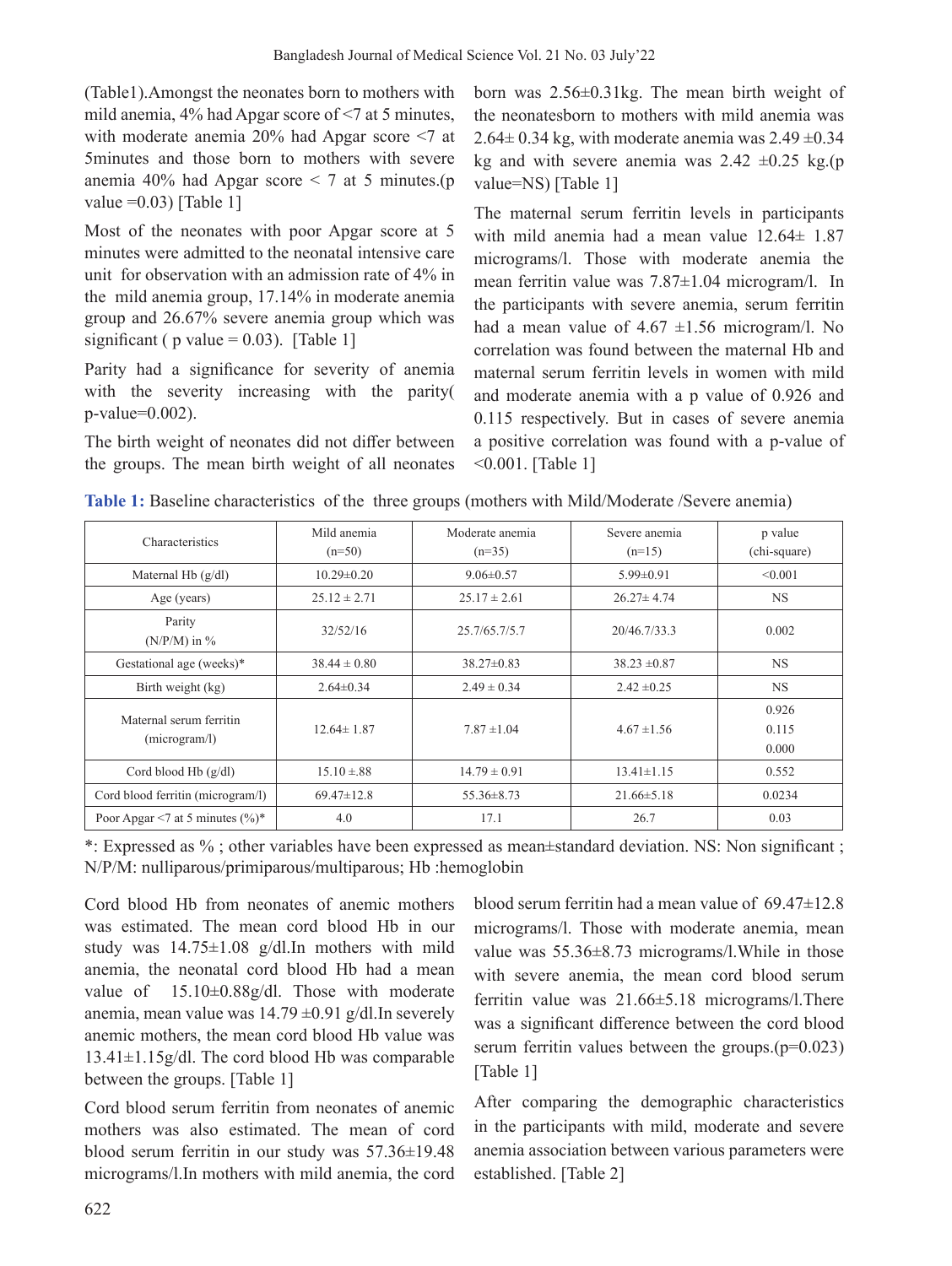| Groups             | Characteristics         | Maternal<br>serum<br>ferritin | Cord blood Hb   | Cord blood ferritin |
|--------------------|-------------------------|-------------------------------|-----------------|---------------------|
| Mild<br>Anemia     | Maternal H <sub>b</sub> | 0.013(0.926)                  | $-0.169(0.234)$ | 0.086(0.552)        |
|                    | Maternal serum ferritin |                               | 0.062(0.668)    | $-0.006(0.966)$     |
|                    | Cord blood Hb           |                               |                 | 0.155(0.277)        |
| Moderate<br>Anemia | Maternal H <sub>b</sub> | 0.262(0.115)                  | 0.625(0.000)    | 0.697(0.000)        |
|                    | Maternal serum ferritin |                               | 0.295(0.073)    | 0.181(0.292)        |
|                    | Cord blood Hb           |                               |                 | 0.468(0.002)        |
| Severe<br>Anemia   | Maternal H <sub>b</sub> | 0.763(0.000)                  | 0.369(0.007)    | 0.633(0.002)        |
|                    | Maternal serum ferritin |                               | 0.491(0.036)    | 0.574(0.009)        |
|                    | Cord blood Hb           |                               |                 | 0.502(0.031)        |

**Table 2:** Correlation between maternal and neonatal iron stores

[All the values have been expressed as Pearson's rank correlation coefficient ( $p$ -value)]

In the group with mild anemia, no association was found between maternal Hb and cord blood serum ferritin.There wasno association between maternal serum ferritin and cord blood Hb with and between maternal serum ferritin and cord blood serum ferritin. There was no association between maternal Hb and cord blood Hb.

In the participants group with moderate anemia the positive correlations found were between maternal Hb and cord blood Hb and between maternal Hb and cord blood serum ferritin ( both p values <0.001).

In those with severe anemia, a positive association was found between maternal serum ferritin and cord blood Hb and maternal Hb and cord blood serum ferritin. A positive association was also found between maternal Hb and cord blood Hb (all p values were  $\leq 0.05$ ).

Blood transfusion was given according to severity of anemia. 93.33% participants in the group with severe anemia received blood transfusion,which was significant. (p-value < 0.001).

# **Discussion**

Anemia has been associated with poor pregnancy outcomes in developing countries. IDA is the commonest cause of anemia in pregnancy and it can result in direct as well as indirect incidences of maternal mortality. InIndia20% of the maternal deaths can be directly attributable to anemia.15 The same authors in another study, conducted in a rural setting found in 200 women with moderate and severe anemia that , microcytic hypochromic anemia was the commonest type of anemia, and illiteracy, poverty, crowding , malnutrition and inappropriate antenatal care were risk factors for the anemia.16

In this study we found that more pregnant women had mild anemia. Only 15% women had severe anemia. The incidence of anemia increased with parity of the mother. Successive pregnancies can add to maternal stress and render her at risk of severe IDA. The birth weight of newborn was comparable between the groups, implying that the fetal homeostasis is robust enough to not let a compromise in its growth happen even at the expense of maternal nutritional depletion. Similar findings of increasing severity of anemia with parity have been found in other studies.<sup>17</sup>

Although the cord blood hemoglobin values did not differ among the groups, the risk of a fetal compromise happening, reflected by progressively worsening Apgar scores and also an increase in the neonatal admission rates, increased with anemia severity. This may imply that iron may be involved in other aspects of fetal homeostasis apart from hemoglobin levels and oxygen transport. Alterations in these, which may not be picked up by Hb and ferritin levels may result in fetal compromise.Iron requirements are high during pregnancy because it is an important nutrient required for the development of the brain, red blood cells and muscle mass in the fetus.18We also found that the cord blood serum ferritin levels declined with worsening maternal anemia although the cord blood Hb levels remained comparable. Thus the priority of the fetus to maintain the Hb level is utmost, even at the cost of extraction from the stores, reflected by serum ferritin levels. This may however imply that the iron may be less available for its other purposes in the fetal body.

In our study we found that low maternal Hb correlated with cord blood Hb and cord blood serum ferritin for the patients with moderate anemia. In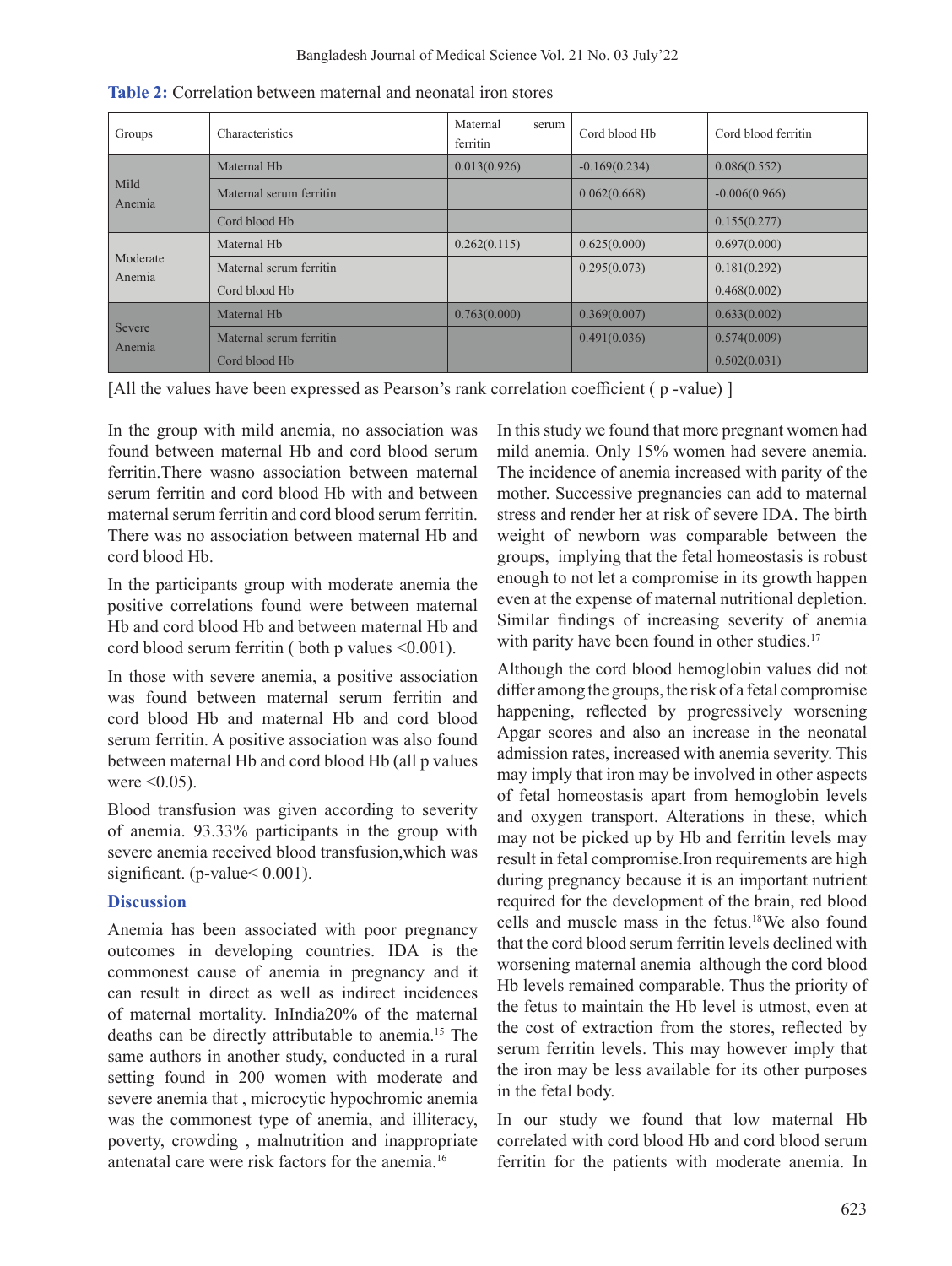severely anemic women the correlation of maternal Hb and ferritin with cord blood Hb and ferritin was stronger. This supports the fact that, when subjected to progressively declining iron availability, the fetal hemoglobin is the last to get compromised. Maternal iron deficiency if uncorrected,leads to depletion of maternal stores, followed by the fetal stores and lastly the fetal Hb.

Betelihem Terefe<sup>19</sup> et al in Ethiopia, did a similar study to compare iron status of newborns born to anemic mothers. Like our study they too found that maternal IDA affected the newborn stores. Hadipour<sup>20</sup>did a study to analyse the Hb and ferritin levels of newborns of anemic mothers. They did not find any correlation between maternal and serum ferritin, but anemic mothers had newborns with lower Hb.

A case–control study was done by Adiwumi<sup>21</sup> et al (n=142)in pregnant women and their newborns. Maternal anemia correlated with low cord blood ferritin in this study. Jie Shao $22$  et al similarly found in a study done in rural China, with a sample size of 3702 term pregnancies. Low maternal ferritin correlated with low cord blood ferritin. As seen in our cohort in this study too, fetal compromise of Hb and cord blood ferritin occurred only in severely anemic mothers..

### **Conclusion**

The study supports the fact that fetal needs are the driver of placental iron absorption. Maternal iron can be drained due to the placental response of increased

binding receptors, in case of fetal iron need. This can be sustainable to a limit but if the compensatory mechanisms fail , as in severely anemic mothers the maternal side is deficient of iron and enough iron cannot be transferred to the fetus. The fetus progressively shows decreased serum ferritin, then low Hb followed by other signs.Although the fetal weight and Hb were not compromised with increasing severity of anemia in our study, increased fetal risk manifested by worsening Apgar scores and increased newborn admissions occurred as anemia worsened. Thus, our findings prove that maternal IDA if severe can adversely affect fetal and neonatal iron status. Iron supplementation is therefore essential during pregnancy.

**Declarations:** We declare that this manuscript has not been published nor submitted for publication elsewhere.

**Funding:** Nothing to declare

**Conflict of interest:** All the authors declare no conflict of interest.

**Ethical clearance:** The prior approval to conduct the study was taken from the Institutional Ethics Committee, Lady Hardinge Medical College, New Delhi, India.

**Authors's contribution:** Concept and design of study: RY and NJ; Data curation and analysis: NG; Writing the manuscript: NG, RY and NJ; All authors contributed equally to the editing and approval of the final version of the manuscript.